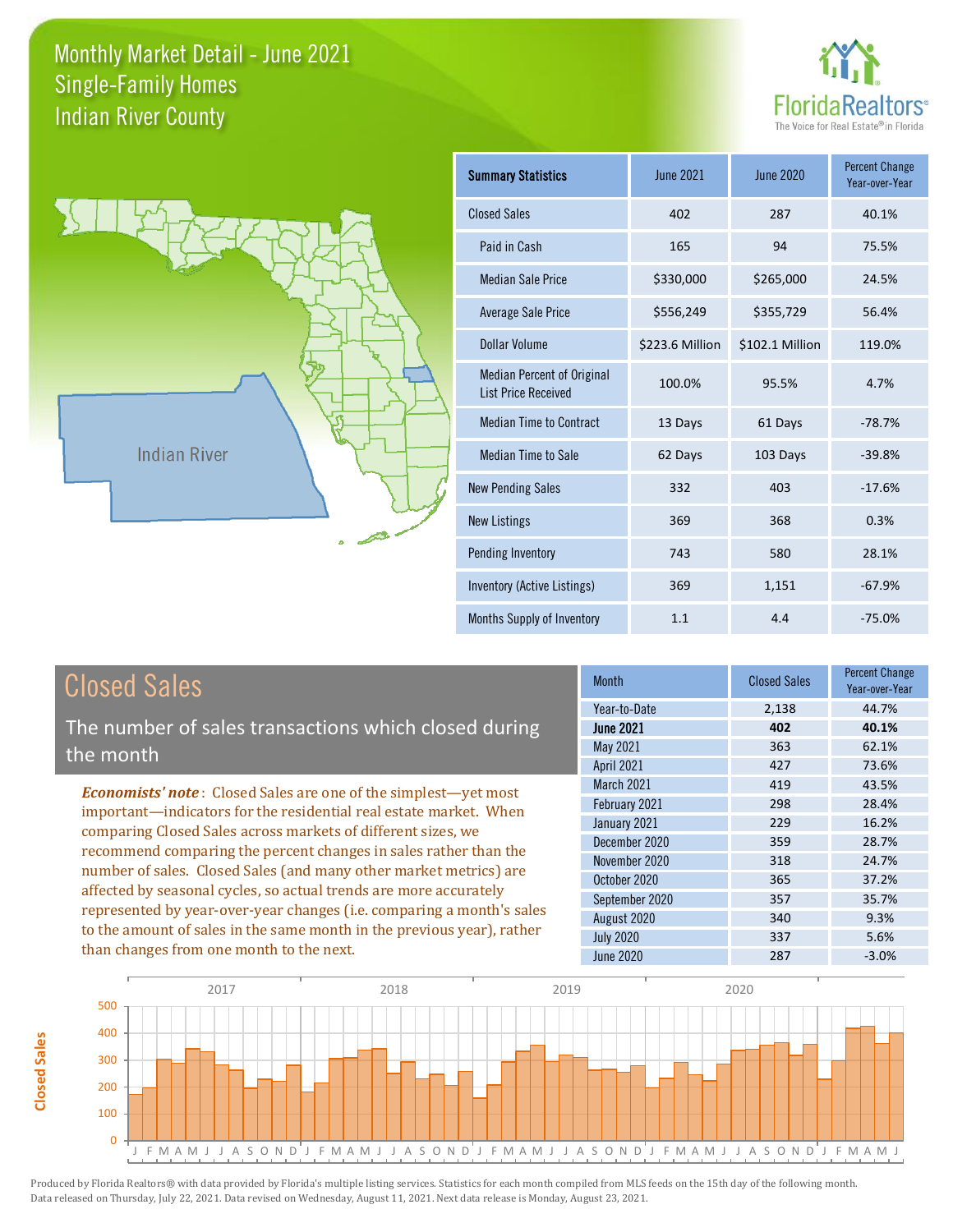this statistic should be interpreted with care.



102 -15.0%

| Cash Sales                                                                     | <b>Month</b>      | <b>Cash Sales</b> | <b>Percent Change</b><br>Year-over-Year |
|--------------------------------------------------------------------------------|-------------------|-------------------|-----------------------------------------|
|                                                                                | Year-to-Date      | 932               | 70.4%                                   |
| The number of Closed Sales during the month in which                           | <b>June 2021</b>  | 165               | 75.5%                                   |
| buyers exclusively paid in cash                                                | May 2021          | 168               | 140.0%                                  |
|                                                                                | <b>April 2021</b> | 188               | 121.2%                                  |
|                                                                                | <b>March 2021</b> | 189               | 60.2%                                   |
|                                                                                | February 2021     | 123               | 21.8%                                   |
| <b>Economists' note:</b> Cash Sales can be a useful indicator of the extent to | January 2021      | 99                | 25.3%                                   |
| which investors are participating in the market. Why? Investors are            | December 2020     | 135               | 35.0%                                   |
| far more likely to have the funds to purchase a home available up front,       | November 2020     | 111               | 22.0%                                   |
| whereas the typical homebuyer requires a mortgage or some other                | October 2020      | 126               | 24.8%                                   |
| form of financing. There are, of course, many possible exceptions, so          | September 2020    | 81                | $-4.7%$                                 |

August 2020



## Cash Sales as a Percentage of Closed Sales

The percentage of Closed Sales during the month which were Cash Sales

*Economists' note* : This statistic is simply another way of viewing Cash Sales. The remaining percentages of Closed Sales (i.e. those not paid fully in cash) each month involved some sort of financing, such as mortgages, owner/seller financing, assumed loans, etc.

| <b>Month</b>      | <b>Percent of Closed</b><br>Sales Paid in Cash | <b>Percent Change</b><br>Year-over-Year |
|-------------------|------------------------------------------------|-----------------------------------------|
| Year-to-Date      | 43.6%                                          | 17.8%                                   |
| <b>June 2021</b>  | 41.0%                                          | 25.0%                                   |
| May 2021          | 46.3%                                          | 47.9%                                   |
| <b>April 2021</b> | 44.0%                                          | 27.2%                                   |
| March 2021        | 45.1%                                          | 11.6%                                   |
| February 2021     | 41.3%                                          | $-5.1%$                                 |
| January 2021      | 43.2%                                          | 7.7%                                    |
| December 2020     | 37.6%                                          | 5.0%                                    |
| November 2020     | 34.9%                                          | $-2.2%$                                 |
| October 2020      | 34.5%                                          | $-9.2%$                                 |
| September 2020    | 22.7%                                          | $-29.7%$                                |
| August 2020       | 30.0%                                          | $-22.3%$                                |
| <b>July 2020</b>  | 29.7%                                          | $-16.1%$                                |
| June 2020         | 32.8%                                          | 0.0%                                    |

July 2020 **100** -11.5%

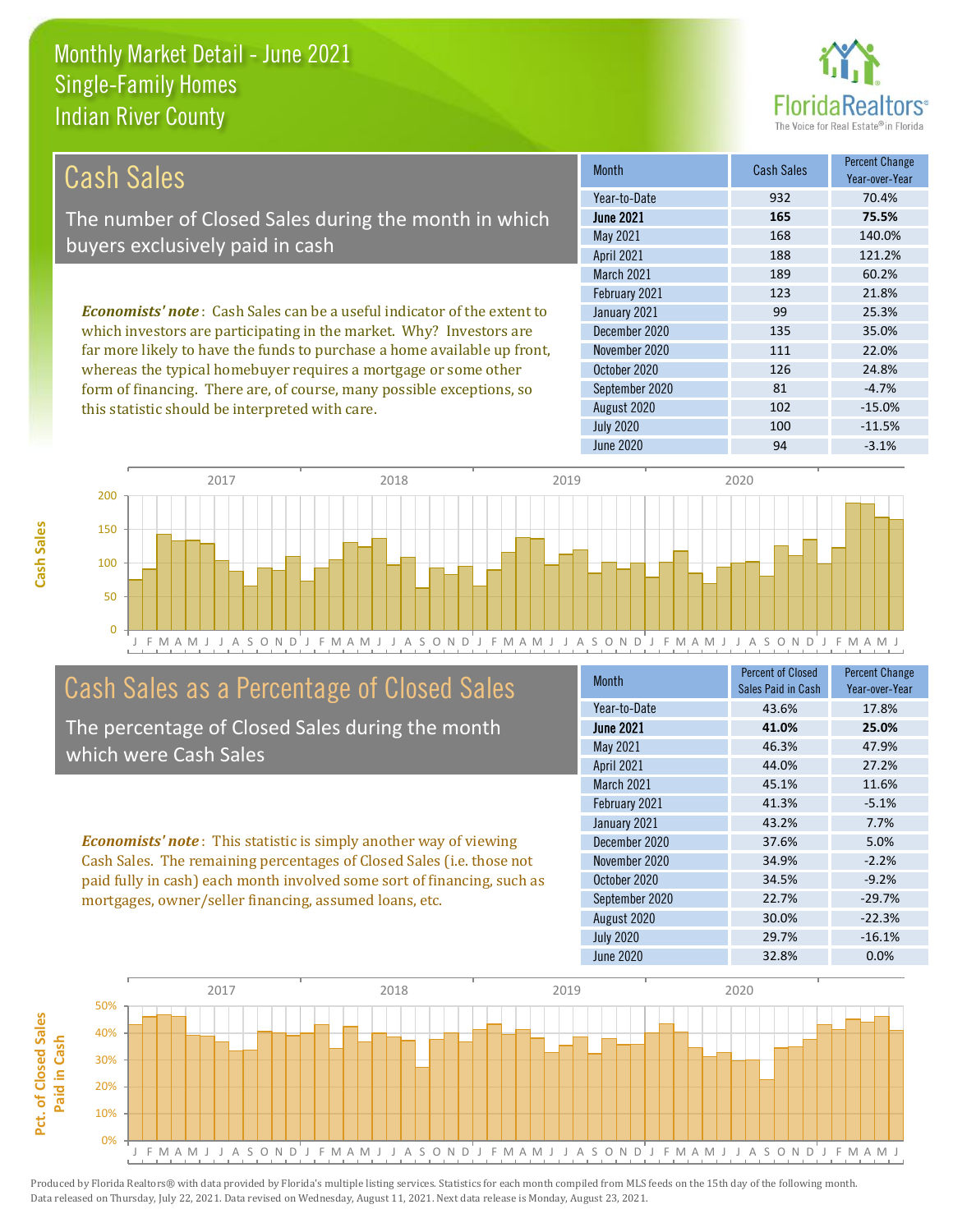

Year-over-Year

#### Month Median Sale Price Percent Change June 2021 **\$330,000 24.5%** Year-to-Date \$320,000 21.6% November 2020 \$282,075 13.1% May 2021 **\$340,000** 27.1% April 2021 324,900 21.7% January 2021 **5293,000** 22.1% December 2020 \$298,000 11.8% March 2021 \$330,123 23.4% February 2021 **\$287,792** 10.7% October 2020 **\$275,990** 11.9% September 2020 \$265,000 3.9% August 2020 **\$265,000** \$265,000 *Economists' note* : Median Sale Price is our preferred summary statistic for price activity because, unlike Average Sale Price, Median Sale Price is not sensitive to high sale prices for small numbers of homes that may not be characteristic of the market area. Keep in mind that median price trends over time are not always solely caused by changes in the general value of local real estate. Median sale price only reflects the values of the homes that *sold* each month, and the mix of Median Sale Price The median sale price reported for the month (i.e. 50% of sales were above and 50% of sales were below)



## Average Sale Price

The average sale price reported for the month (i.e. total sales in dollars divided by the number of sales)

the types of homes that sell can change over time.

*Economists' note* : Usually, we prefer Median Sale Price over Average Sale Price as a summary statistic for home prices. However, Average Sale Price does have its uses—particularly when it is analyzed alongside the Median Sale Price. For one, the relative difference between the two statistics can provide some insight into the market for higher-end homes in an area.

| <b>Month</b>      | <b>Average Sale Price</b> | <b>Percent Change</b><br>Year-over-Year |
|-------------------|---------------------------|-----------------------------------------|
| Year-to-Date      | \$520,087                 | 29.2%                                   |
| <b>June 2021</b>  | \$556,249                 | 56.4%                                   |
| May 2021          | \$592,142                 | 59.5%                                   |
| <b>April 2021</b> | \$543,358                 | 31.8%                                   |
| March 2021        | \$518,247                 | 18.9%                                   |
| February 2021     | \$426,946                 | 10.8%                                   |
| January 2021      | \$423,567                 | $-9.1%$                                 |
| December 2020     | \$484,313                 | 22.3%                                   |
| November 2020     | \$446,153                 | 22.5%                                   |
| October 2020      | \$388,560                 | 19.6%                                   |
| September 2020    | \$389,307                 | 18.8%                                   |
| August 2020       | \$385,760                 | 25.7%                                   |
| <b>July 2020</b>  | \$546,623                 | 60.3%                                   |
| June 2020         | \$355,729                 | $-2.0%$                                 |

July 2020 \$257,221 2.9%



Produced by Florida Realtors® with data provided by Florida's multiple listing services. Statistics for each month compiled from MLS feeds on the 15th day of the following month. Data released on Thursday, July 22, 2021. Data revised on Wednesday, August 11, 2021. Next data release is Monday, August 23, 2021.

**Average Sale Price**

**Average Sale Price**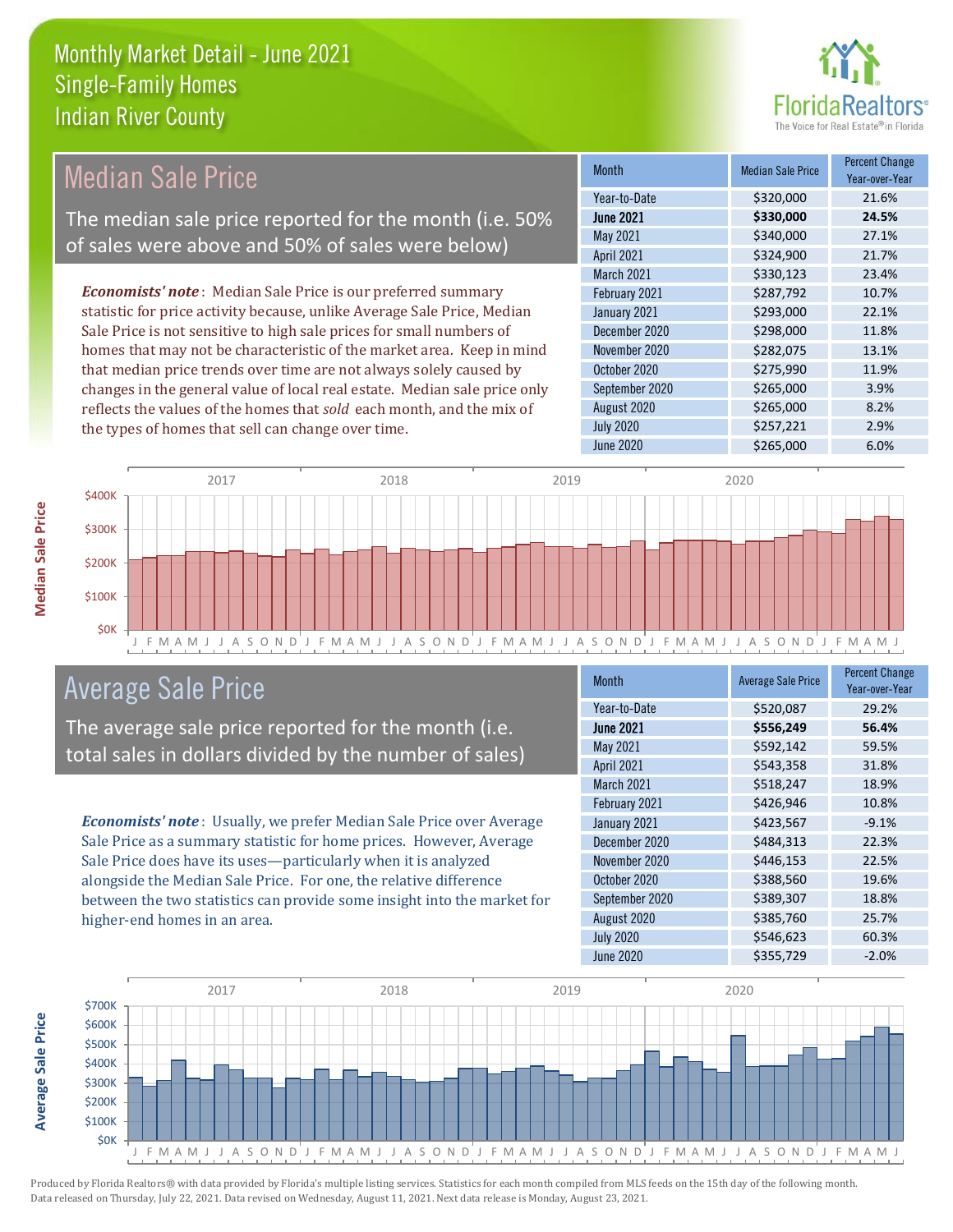

### Dollar Volume

The sum of the sale prices for all sales which closed during the month

*Economists' note* : Dollar Volume is simply the sum of all sale prices in a given time period, and can quickly be calculated by multiplying Closed Sales by Average Sale Price. It is a strong indicator of the health of the real estate industry in a market, and is of particular interest to real estate professionals, investors, analysts, and government agencies. Potential home sellers and home buyers, on the other hand, will likely be better served by paying attention to trends in the two components of Dollar Volume (i.e. sales and prices) individually.

| <b>Month</b>      | Dollar Volume   | <b>Percent Change</b><br>Year-over-Year |
|-------------------|-----------------|-----------------------------------------|
| Year-to-Date      | \$1.1 Billion   | 86.8%                                   |
| <b>June 2021</b>  | \$223.6 Million | 119.0%                                  |
| May 2021          | \$214.9 Million | 158.4%                                  |
| April 2021        | \$232.0 Million | 128.7%                                  |
| <b>March 2021</b> | \$217.1 Million | 70.7%                                   |
| February 2021     | \$127.2 Million | 42.3%                                   |
| January 2021      | \$97.0 Million  | 5.7%                                    |
| December 2020     | \$173.9 Million | 57.4%                                   |
| November 2020     | \$141.9 Million | 52.7%                                   |
| October 2020      | \$141.8 Million | 64.1%                                   |
| September 2020    | \$139.0 Million | 61.2%                                   |
| August 2020       | \$131.2 Million | 37.4%                                   |
| <b>July 2020</b>  | \$184.2 Million | 69.4%                                   |
| <b>June 2020</b>  | \$102.1 Million | $-5.0%$                                 |



# Median Percent of Original List Price Received

The median of the sale price (as a percentage of the original list price) across all properties selling during the month

*Economists' note* : The Median Percent of Original List Price Received is useful as an indicator of market recovery, since it typically rises as buyers realize that the market may be moving away from them and they need to match the selling price (or better it) in order to get a contract on the house. This is usually the last measure to indicate a market has shifted from down to up, so it is what we would call a *lagging* indicator.

| <b>Month</b>      | Med. Pct. of Orig.<br><b>List Price Received</b> | <b>Percent Change</b><br>Year-over-Year |
|-------------------|--------------------------------------------------|-----------------------------------------|
| Year-to-Date      | 98.9%                                            | 3.5%                                    |
| <b>June 2021</b>  | 100.0%                                           | 4.7%                                    |
| May 2021          | 100.0%                                           | 4.4%                                    |
| <b>April 2021</b> | 98.9%                                            | 3.2%                                    |
| March 2021        | 98.9%                                            | 4.1%                                    |
| February 2021     | 97.6%                                            | 1.8%                                    |
| January 2021      | 97.6%                                            | 2.5%                                    |
| December 2020     | 97.4%                                            | 1.8%                                    |
| November 2020     | 97.9%                                            | 2.0%                                    |
| October 2020      | 97.1%                                            | 1.6%                                    |
| September 2020    | 97.3%                                            | 1.6%                                    |
| August 2020       | 96.7%                                            | 1.6%                                    |
| <b>July 2020</b>  | 96.0%                                            | 0.3%                                    |
| June 2020         | 95.5%                                            | $-0.2%$                                 |

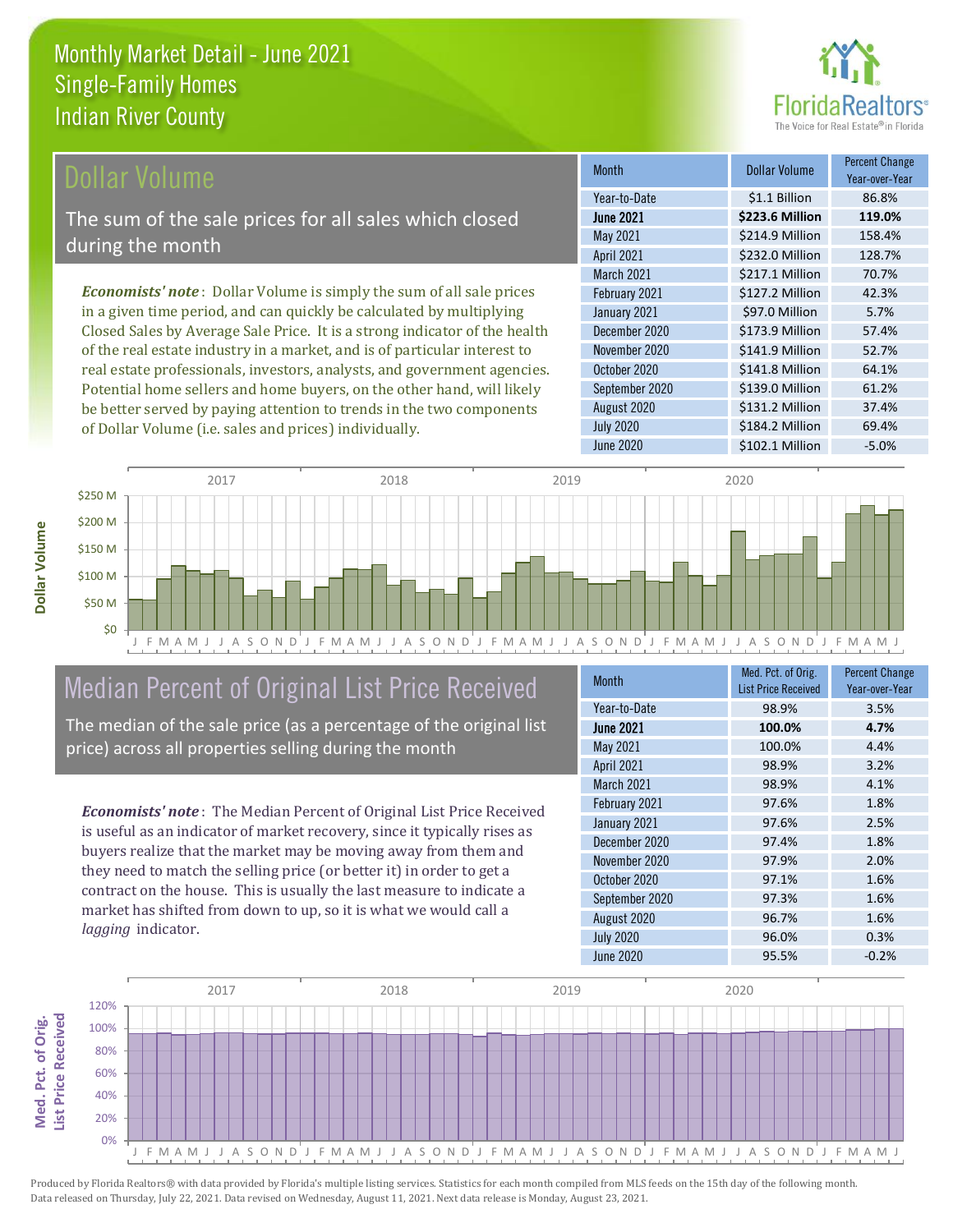

# **Median Time to Contract**

The median number of days between the listing date and contract date for all Closed Sales during the month

*Economists' note* : Like Time to Sale, Time to Contract is a measure of the length of the home selling process calculated for sales which closed during the month. The difference is that Time to Contract measures the number of days between the initial listing of a property and the signing of the contract which eventually led to the closing of the sale. When the gap between Median Time to Contract and Median Time to Sale grows, it is usually a sign of longer closing times and/or declining numbers of cash sales.

| <b>Month</b>      | Median Time to<br>Contract | <b>Percent Change</b><br>Year-over-Year |
|-------------------|----------------------------|-----------------------------------------|
| Year-to-Date      | 18 Days                    | $-67.9%$                                |
| <b>June 2021</b>  | 13 Days                    | $-78.7%$                                |
| May 2021          | 15 Days                    | $-64.3%$                                |
| <b>April 2021</b> | 13 Days                    | $-63.9%$                                |
| March 2021        | 22 Days                    | $-62.1%$                                |
| February 2021     | 28 Days                    | $-52.5%$                                |
| January 2021      | 27 Days                    | $-59.1%$                                |
| December 2020     | 27 Days                    | $-50.0%$                                |
| November 2020     | 28 Days                    | $-46.2%$                                |
| October 2020      | 37 Days                    | $-39.3%$                                |
| September 2020    | 41 Days                    | $-30.5%$                                |
| August 2020       | 52 Days                    | $-13.3%$                                |
| <b>July 2020</b>  | 73 Days                    | 9.0%                                    |
| <b>June 2020</b>  | 61 Days                    | 19.6%                                   |



## Median Time to Sale

**Median Time to Contract**

**Median Time to** 

The median number of days between the listing date and closing date for all Closed Sales during the month

*Economists' note* : Time to Sale is a measure of the length of the home selling process, calculated as the number of days between the initial listing of a property and the closing of the sale. *Median* Time to Sale is the amount of time the "middle" property selling this month was on the market. That is, 50% of homes selling this month took *less* time to sell, and 50% of homes took *more* time to sell. Median Time to Sale gives a more accurate picture than Average Time to Sale, which can be skewed upward by small numbers of properties taking an abnormally long time to sell.

| <b>Month</b>      | <b>Median Time to Sale</b> | <b>Percent Change</b><br>Year-over-Year |
|-------------------|----------------------------|-----------------------------------------|
| Year-to-Date      | 69 Days                    | $-31.0%$                                |
| <b>June 2021</b>  | 62 Days                    | $-39.8%$                                |
| May 2021          | 60 Days                    | $-33.3%$                                |
| <b>April 2021</b> | 63 Days                    | $-29.2%$                                |
| <b>March 2021</b> | 77 Days                    | $-26.0%$                                |
| February 2021     | 78 Days                    | $-21.2%$                                |
| January 2021      | 78 Days                    | $-25.7%$                                |
| December 2020     | 77 Days                    | $-21.4%$                                |
| November 2020     | 69 Days                    | $-31.0%$                                |
| October 2020      | 88 Days                    | $-13.7%$                                |
| September 2020    | 90 Days                    | $-9.1%$                                 |
| August 2020       | 104 Days                   | 6.1%                                    |
| <b>July 2020</b>  | 119 Days                   | 11.2%                                   |
| June 2020         | 103 Days                   | 7.3%                                    |

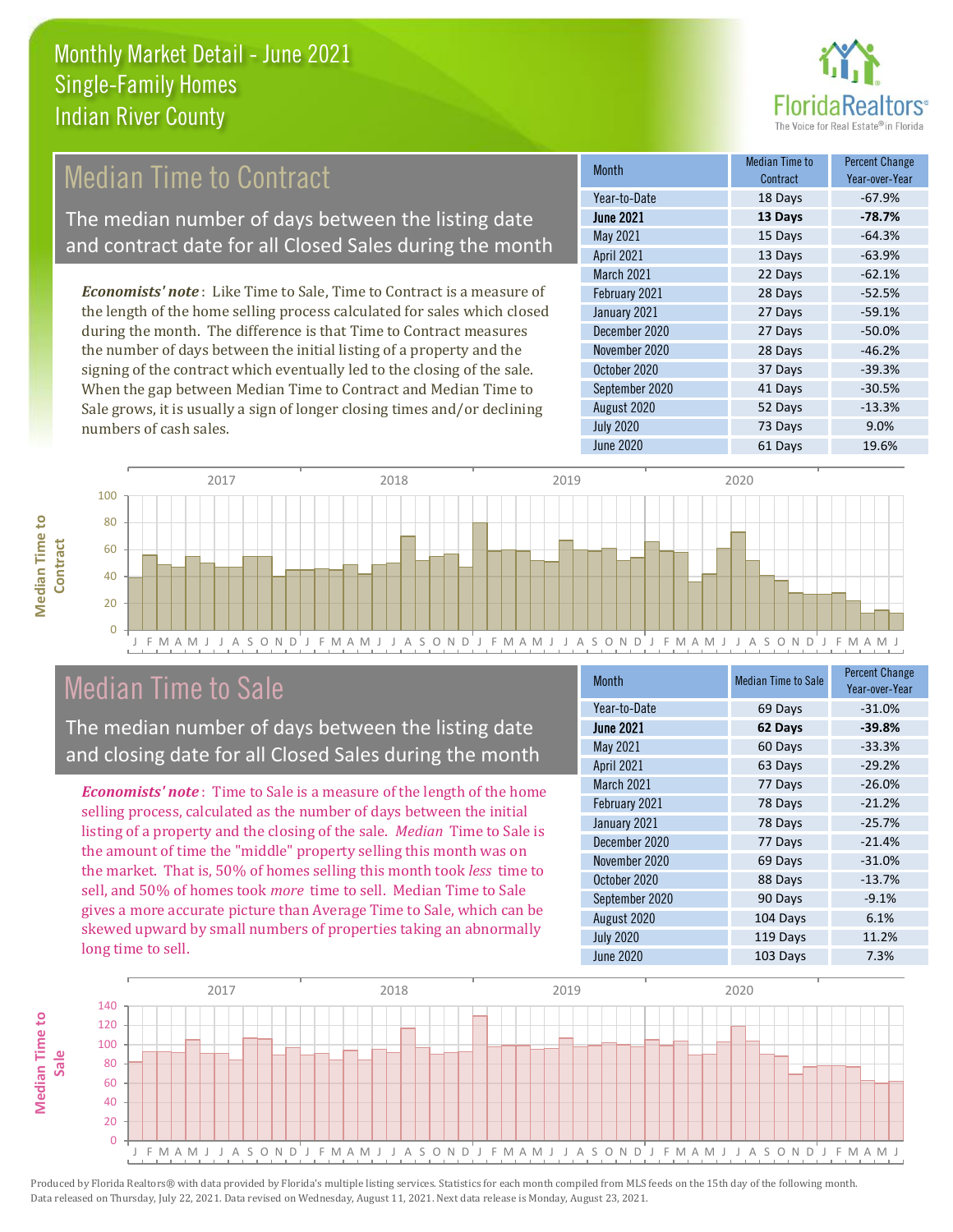distressed properties for sale.



| <b>New Pending Sales</b>                                                       | <b>Month</b>      | <b>New Pending Sales</b> | <b>Percent Change</b><br>Year-over-Year |
|--------------------------------------------------------------------------------|-------------------|--------------------------|-----------------------------------------|
|                                                                                | Year-to-Date      | 2,505                    | 30.2%                                   |
| The number of listed properties that went under                                | <b>June 2021</b>  | 332                      | $-17.6%$                                |
| contract during the month                                                      | May 2021          | 399                      | 3.4%                                    |
|                                                                                | <b>April 2021</b> | 393                      | 113.6%                                  |
|                                                                                | <b>March 2021</b> | 490                      | 76.9%                                   |
| <b>Economists' note</b> : Because of the typical length of time it takes for a | February 2021     | 474                      | 33.1%                                   |
| sale to close, economists consider Pending Sales to be a decent                | January 2021      | 417                      | 31.1%                                   |
| indicator of potential future Closed Sales. It is important to bear in         | December 2020     | 271                      | 27.2%                                   |
| mind, however, that not all Pending Sales will be closed successfully.         | November 2020     | 320                      | 24.5%                                   |
| So, the effectiveness of Pending Sales as a future indicator of Closed         | October 2020      | 399                      | 28.7%                                   |
| Sales is susceptible to changes in market conditions such as the               | September 2020    | 368                      | 51.4%                                   |



# New Listings

The number of properties put onto the market during the month

availability of financing for homebuyers and the inventory of

*Economists' note* : New Listings tend to rise in delayed response to increasing prices, so they are often seen as a lagging indicator of market health. As prices rise, potential sellers raise their estimations of value—and in the most recent cycle, rising prices have freed up many potential sellers who were previously underwater on their mortgages. Note that in our calculations, we take care to not include properties that were recently taken off the market and quickly relisted, since these are not really *new* listings.

| <b>Month</b>     | <b>New Listings</b> | <b>Percent Change</b><br>Year-over-Year |
|------------------|---------------------|-----------------------------------------|
| Year-to-Date     | 2,292               | $-1.5%$                                 |
| <b>June 2021</b> | 369                 | 0.3%                                    |
| May 2021         | 329                 | $-36.5%$                                |
| April 2021       | 368                 | 23.5%                                   |
| March 2021       | 479                 | 36.9%                                   |
| February 2021    | 403                 | 12.3%                                   |
| January 2021     | 344                 | $-20.7%$                                |
| December 2020    | 263                 | 6.0%                                    |
| November 2020    | 298                 | $-19.9%$                                |
| October 2020     | 356                 | $-11.4%$                                |
| September 2020   | 358                 | 35.6%                                   |
| August 2020      | 321                 | 10.7%                                   |
| <b>July 2020</b> | 327                 | $-15.1%$                                |
| <b>June 2020</b> | 368                 | 21.1%                                   |

August 2020 **417** 35.4% July 2020 377 377 15.3% June 2020 **403** 38.0%



**New Listings**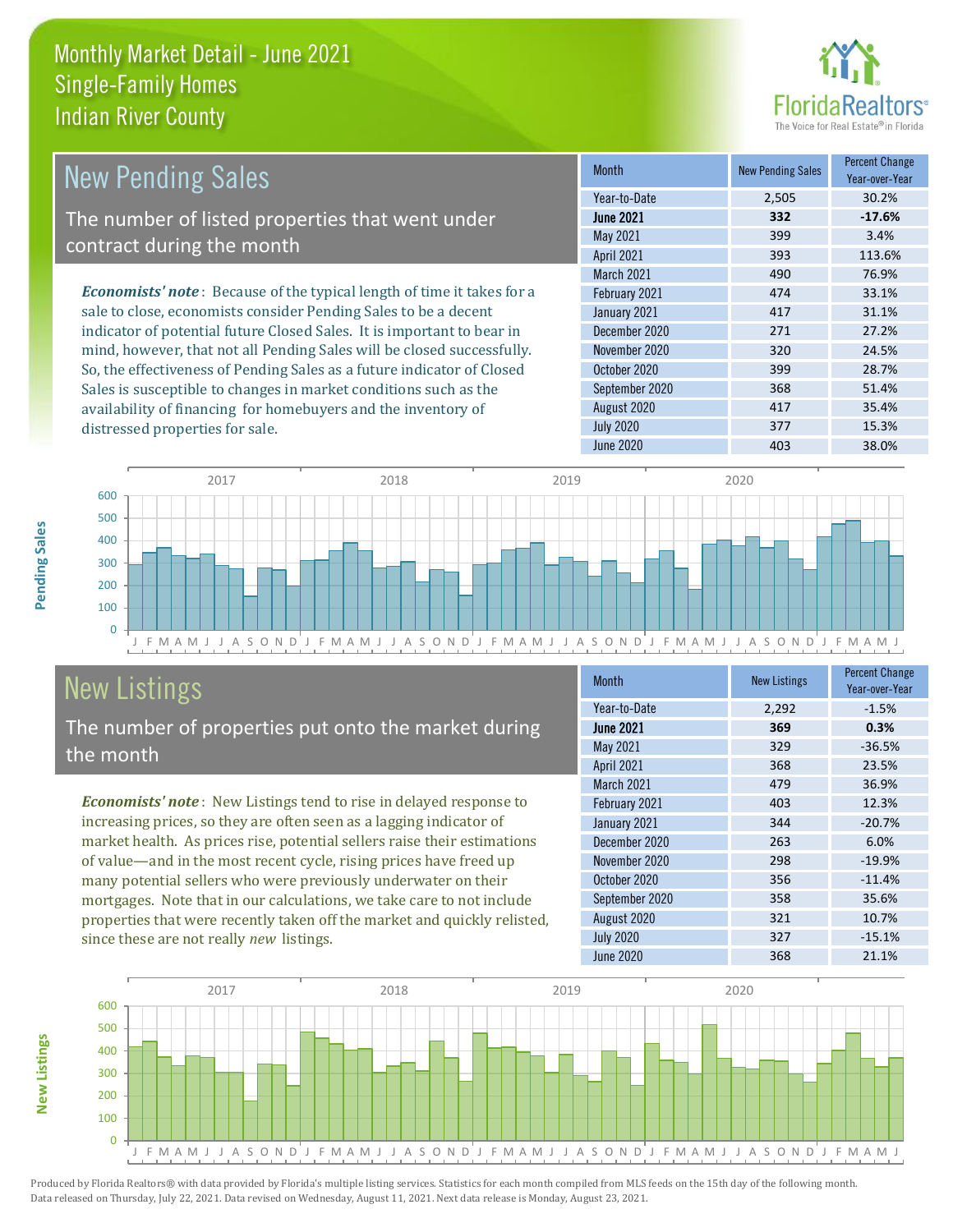

## Inventory (Active Listings)

The number of property listings active at the end of the month

*Economists' note* : There are a number of ways to define and calculate Inventory. Our method is to simply count the number of active listings on the last day of the month, and hold this number to compare with the same month the following year. Inventory rises when New Listings are outpacing the number of listings that go off-market (regardless of whether they actually sell). Likewise, it falls when New Listings aren't keeping up with the rate at which homes are going off-market.

| <b>Month</b>             | Inventory | <b>Percent Change</b><br>Year-over-Year |
|--------------------------|-----------|-----------------------------------------|
| <b>YTD (Monthly Avg)</b> | 462       | $-66.5%$                                |
| <b>June 2021</b>         | 369       | $-67.9%$                                |
| May 2021                 | 335       | $-77.2%$                                |
| April 2021               | 413       | $-71.3%$                                |
| March 2021               | 489       | $-65.9%$                                |
| February 2021            | 545       | $-60.6%$                                |
| January 2021             | 619       | $-55.9%$                                |
| December 2020            | 692       | $-50.9%$                                |
| November 2020            | 733       | $-47.2%$                                |
| October 2020             | 774       | $-43.8%$                                |
| September 2020           | 845       | $-33.4%$                                |
| August 2020              | 885       | $-32.9%$                                |
| <b>July 2020</b>         | 1,052     | $-25.1%$                                |
| June 2020                | 1,151     | $-17.3%$                                |



# Months Supply of Inventory

An estimate of the number of months it will take to deplete the current Inventory given recent sales rates

*Economists' note* : MSI is a useful indicator of market conditions. The benchmark for a balanced market (favoring neither buyer nor seller) is 5.5 months of inventory. Anything higher is traditionally a buyers' market, and anything lower is a sellers' market. There is no single accepted way of calculating MSI. A common method is to divide current Inventory by the most recent month's Closed Sales count, but this count is a usually poor predictor of future Closed Sales due to seasonal cycles. To eliminate seasonal effects, we use the 12-month average of monthly Closed Sales instead.

| <b>Month</b>             | <b>Months Supply</b> | <b>Percent Change</b><br>Year-over-Year |
|--------------------------|----------------------|-----------------------------------------|
| <b>YTD (Monthly Avg)</b> | 1.5                  | $-70.0%$                                |
| <b>June 2021</b>         | 1.1                  | $-75.0%$                                |
| May 2021                 | 1.0                  | $-81.8%$                                |
| <b>April 2021</b>        | 1.3                  | $-75.0%$                                |
| March 2021               | 1.6                  | $-68.6%$                                |
| February 2021            | 1.8                  | $-63.3%$                                |
| January 2021             | 2.1                  | $-58.0%$                                |
| December 2020            | 2.3                  | $-54.9%$                                |
| November 2020            | 2.5                  | $-50.0%$                                |
| October 2020             | 2.7                  | $-46.0%$                                |
| September 2020           | 3.1                  | $-34.0%$                                |
| August 2020              | 3.3                  | $-32.7%$                                |
| <b>July 2020</b>         | 4.0                  | $-24.5%$                                |
| June 2020                | 4.4                  | $-17.0%$                                |

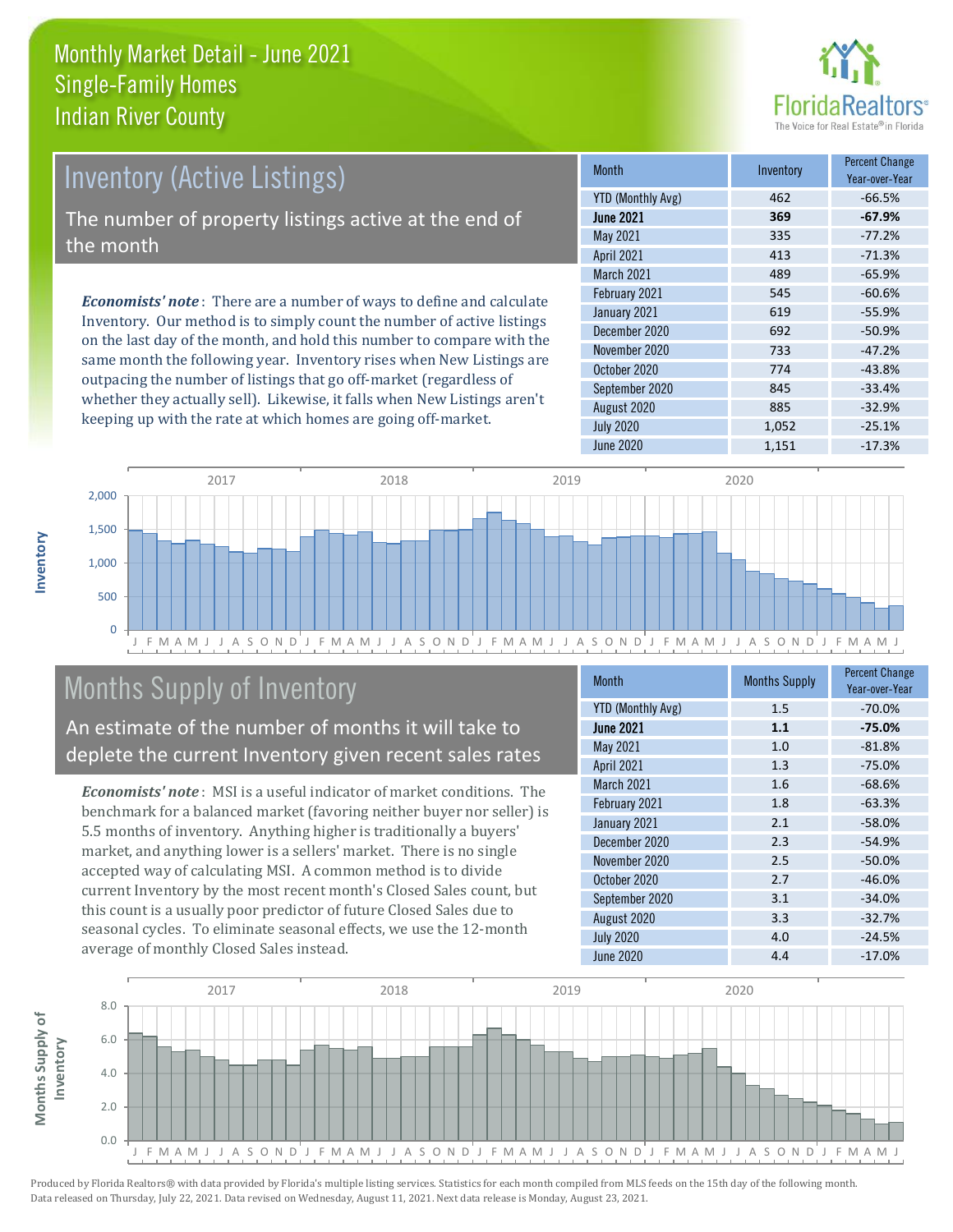

#### *Economists' note:* Closed Sales are one of the simplest—yet most important—indicators for the residential real estate market. When comparing Closed Sales across markets of different sizes, we recommend comparing the percent changes in sales rather than the number of sales. Closed Sales (and many other market metrics) are affected by seasonal cycles, so actual trends are more accurately represented by year-over-year changes (i.e. comparing a month's sales to the amount of sales in the same month in the previous year), rather than changes from one month to the next. \$1,000,000 or more 45 350.0% \$250,000 - \$299,999 72 53.2% \$300,000 - \$399,999 104 131.1% \$400,000 - \$599,999 66 57.1% \$600,000 - \$999,999 28 47.4% \$150,000 - \$199,999 32 -33.3% \$200,000 - \$249,999 48 -18.6% \$100,000 - \$149,999 6 -62.5% Sale Price Closed Sales Percent Change Year-over-Year Less than \$50,000 0 0 N/A  $$50,000 - $99,999$  1 0.0% ■ June 2020 **■ June 2021** Closed Sales by Sale Price The number of sales transactions which closed during the month



### Median Time to Contract by Sale Price The median number of days between the listing date and contract date for all Closed Sales during the month

*Economists' note* : Like Time to Sale, Time to Contract is a measure of the length of the home selling process calculated for sales which closed during the month. The difference is that Time to Contract measures the number of days between the initial listing of a property and the signing of the contract which eventually led to the closing of the sale. When the gap between Median Time to Contract and Median Time to Sale grows, it is usually a sign of longer closing times and/or declining numbers of cash sales.

| <b>Sale Price</b>     | Median Time to<br>Contract | <b>Percent Change</b><br>Year-over-Year |
|-----------------------|----------------------------|-----------------------------------------|
| Less than \$50,000    | (No Sales)                 | N/A                                     |
| $$50,000 - $99,999$   | 0 Days                     | $-100.0%$                               |
| $$100,000 - $149,999$ | 33 Days                    | 10.0%                                   |
| $$150,000 - $199,999$ | 11 Days                    | $-68.6%$                                |
| \$200,000 - \$249,999 | 13 Days                    | $-78.3%$                                |
| \$250,000 - \$299,999 | 11 Days                    | $-81.7%$                                |
| \$300,000 - \$399,999 | 11 Days                    | $-78.8%$                                |
| \$400,000 - \$599,999 | 15 Days                    | $-83.0%$                                |
| \$600,000 - \$999,999 | 14 Days                    | $-91.5%$                                |
| \$1,000,000 or more   | 21 Days                    | $-78.6%$                                |



Produced by Florida Realtors® with data provided by Florida's multiple listing services. Statistics for each month compiled from MLS feeds on the 15th day of the following month. Data released on Thursday, July 22, 2021. Data revised on Wednesday, August 11, 2021. Next data release is Monday, August 23, 2021.

**Median Time to Contract**

**Median Time to Contract**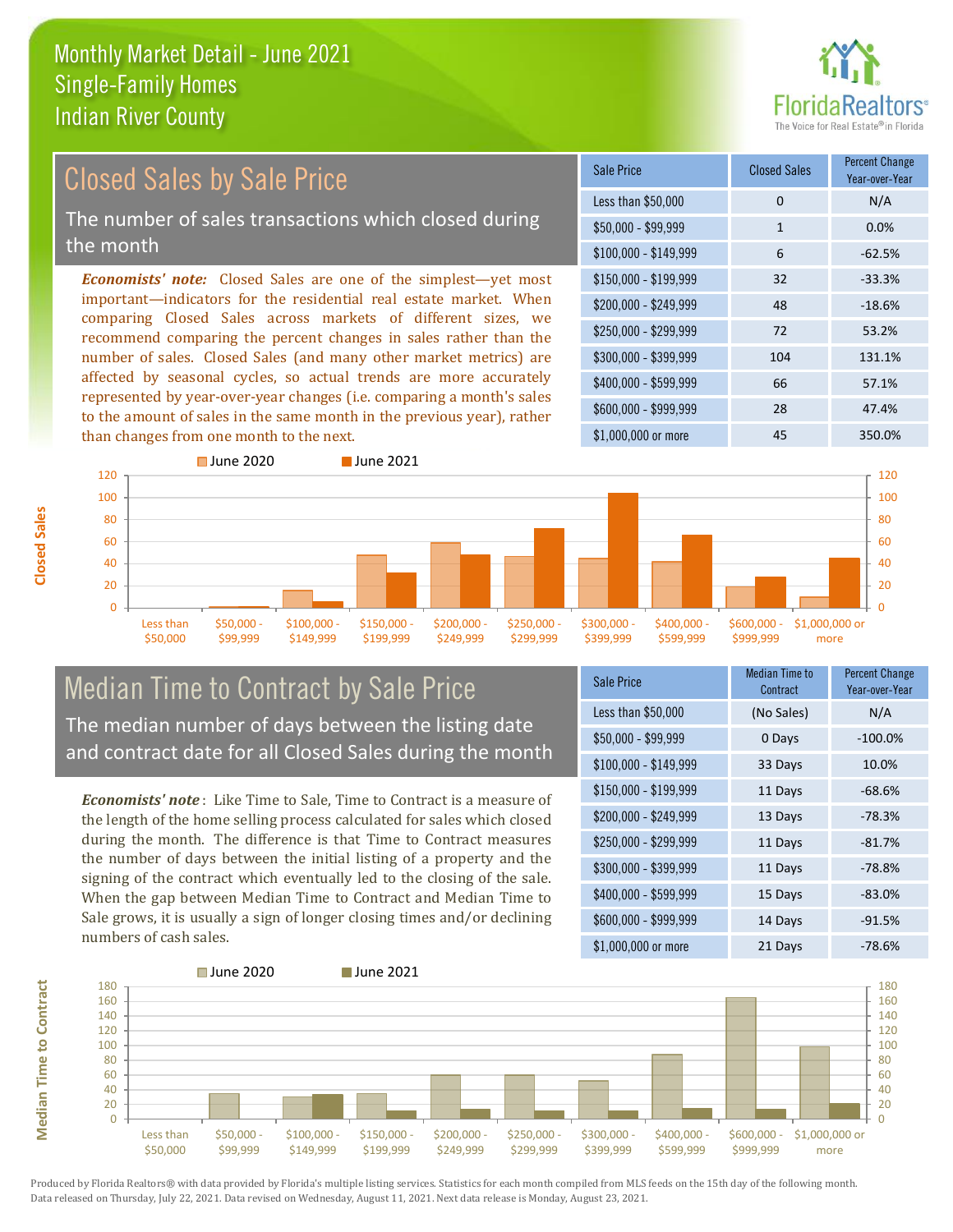

## New Listings by Initial Listing Price The number of properties put onto the market during

the month

*Economists' note:* New Listings tend to rise in delayed response to increasing prices, so they are often seen as a lagging indicator of market health. As prices rise, potential sellers raise their estimations of value—and in the most recent cycle, rising prices have freed up many potential sellers who were previously underwater on their mortgages. Note that in our calculations, we take care to not include properties that were recently taken off the market and quickly relisted, since these are not really *new* listings.

| <b>Initial Listing Price</b> | <b>New Listings</b> | <b>Percent Change</b><br>Year-over-Year |
|------------------------------|---------------------|-----------------------------------------|
| Less than \$50,000           | 0                   | N/A                                     |
| $$50,000 - $99,999$          | 3                   | 50.0%                                   |
| $$100,000 - $149,999$        | 3                   | $-70.0%$                                |
| $$150,000 - $199,999$        | 32                  | $-36.0%$                                |
| \$200,000 - \$249,999        | 57                  | $-17.4%$                                |
| \$250,000 - \$299,999        | 72                  | 5.9%                                    |
| \$300,000 - \$399,999        | 78                  | 13.0%                                   |
| \$400,000 - \$599,999        | 57                  | 16.3%                                   |
| \$600,000 - \$999,999        | 40                  | 37.9%                                   |
| \$1,000,000 or more          | 27                  | 22.7%                                   |



### Inventory by Current Listing Price The number of property listings active at the end of the month

*Economists' note* : There are a number of ways to define and calculate Inventory. Our method is to simply count the number of active listings on the last day of the month, and hold this number to compare with the same month the following year. Inventory rises when New Listings are outpacing the number of listings that go off-market (regardless of whether they actually sell). Likewise, it falls when New Listings aren't keeping up with the rate at which homes are going off-market.

| <b>Current Listing Price</b> | Inventory | <b>Percent Change</b><br>Year-over-Year |
|------------------------------|-----------|-----------------------------------------|
| Less than \$50,000           | 0         | $-100.0%$                               |
| $$50,000 - $99,999$          | 1         | $-66.7%$                                |
| $$100,000 - $149,999$        | 6         | $-64.7%$                                |
| $$150,000 - $199,999$        | 26        | $-71.1%$                                |
| \$200,000 - \$249,999        | 43        | $-68.8%$                                |
| \$250,000 - \$299,999        | 51        | $-71.5%$                                |
| \$300,000 - \$399,999        | 63        | $-66.8%$                                |
| \$400,000 - \$599,999        | 42        | $-75.3%$                                |
| \$600,000 - \$999,999        | 49        | $-67.5%$                                |
| \$1,000,000 or more          | 88        | $-58.5%$                                |



Produced by Florida Realtors® with data provided by Florida's multiple listing services. Statistics for each month compiled from MLS feeds on the 15th day of the following month. Data released on Thursday, July 22, 2021. Data revised on Wednesday, August 11, 2021. Next data release is Monday, August 23, 2021.

**Inventory**